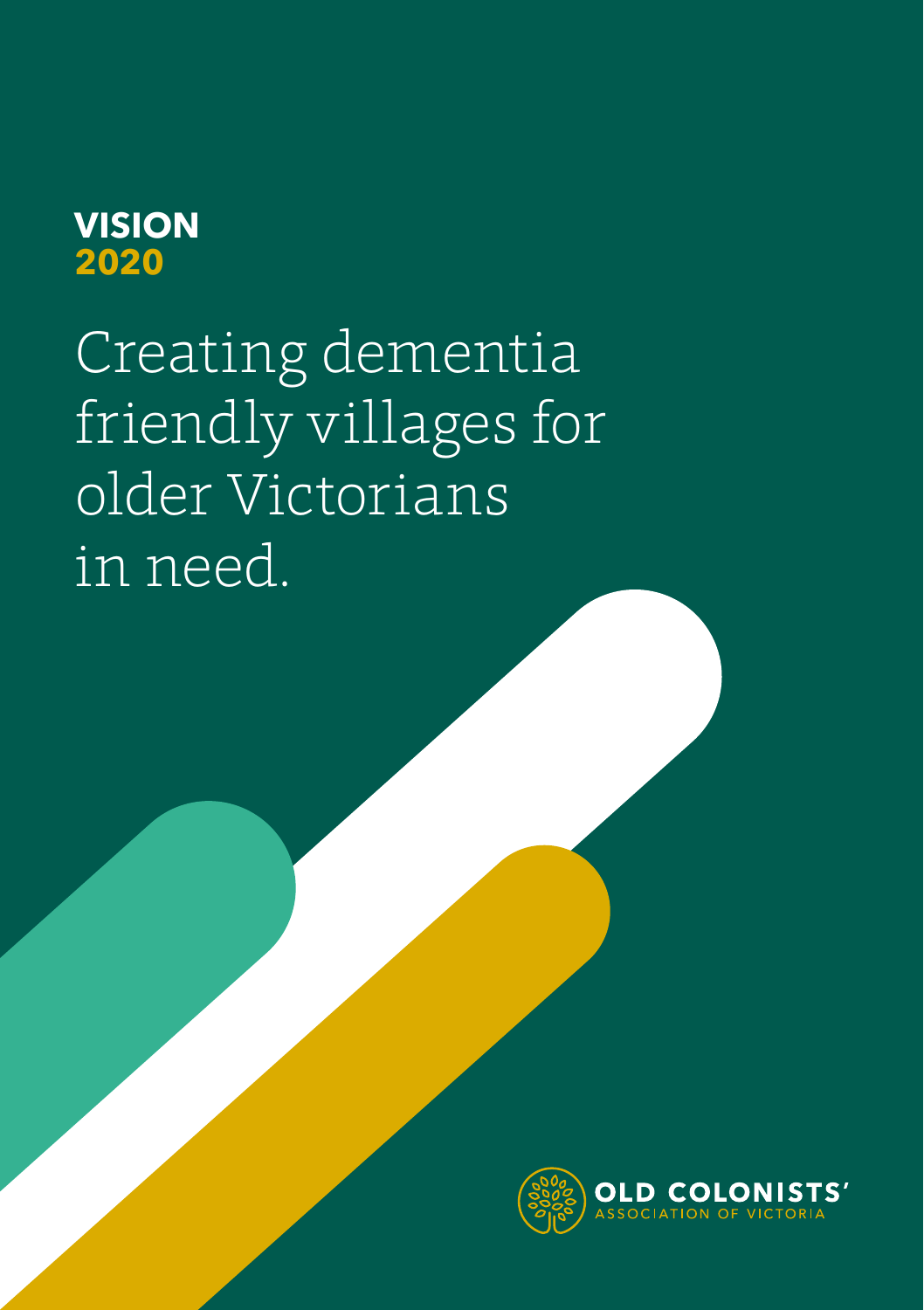

# Dementia is the single greatest cause of disability in Australians aged 65 and over.

**WE HAVE A PLAN**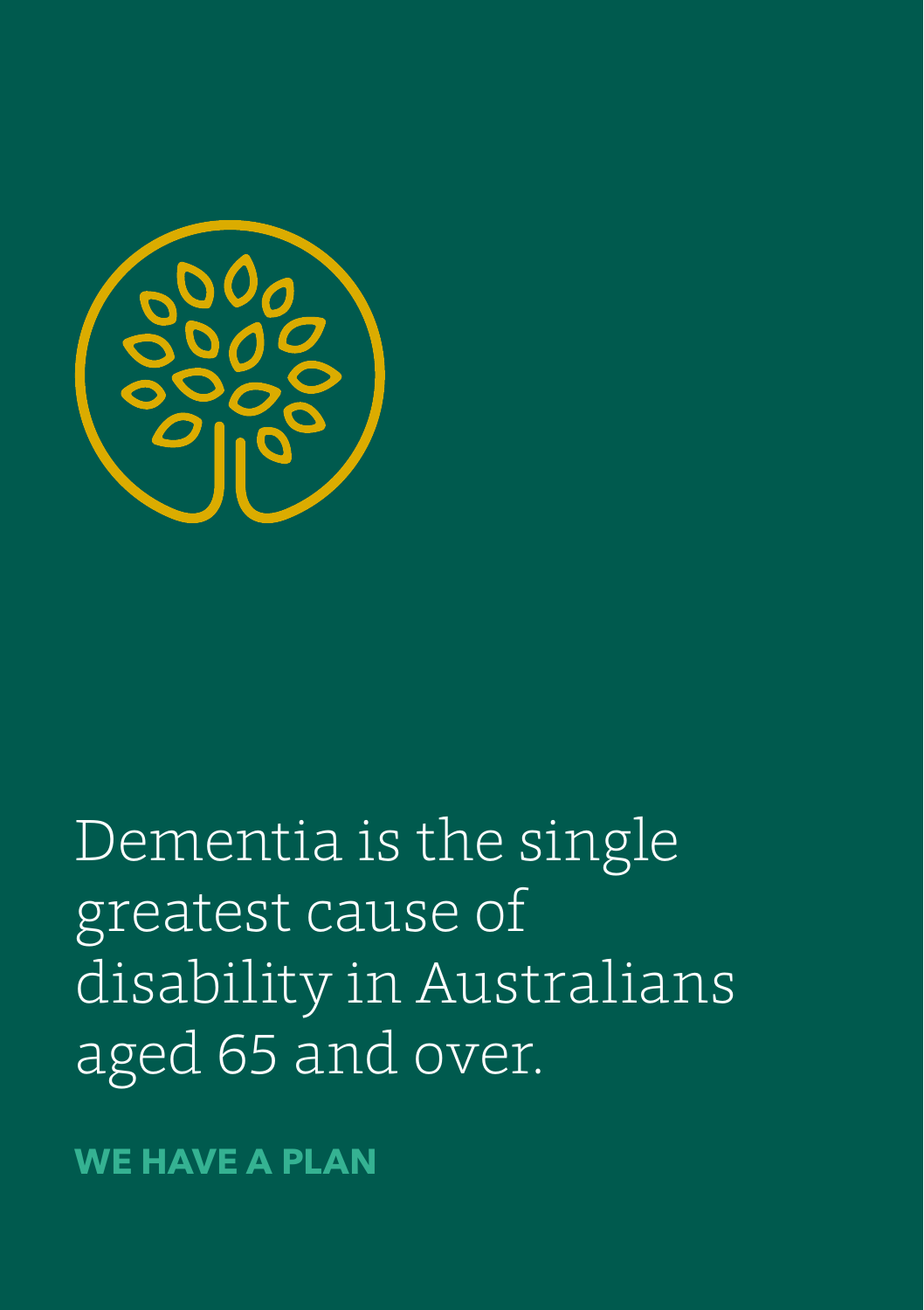### OUR COMMITMENT TO **DEMENTIA FRIENDLY VILLAGES**

For the past 150 years, the Old Colonists' Association of Victoria (OCAV) has been at the forefront of providing affordable housing and appropriate support for older Victorians in need.

Ageing is changing. People are living longer often with chronic conditions and diseases, such as dementia, that can be managed well with effective support. Dementia is the single greatest cause of disability in Australians aged 65 and over.

As part of our Vision 2020, supporting people with dementia is of increasing importance for OCAV in the context of ageing in place policies, the growing number of people with dementia, and our growing waitlist.

As a leading Victorian retirement living and aged care provider, we are committed to enabling our residents with dementia to continue to have social engagement, access to respite and support options when they need it, and to be able to live independently for as long as possible.

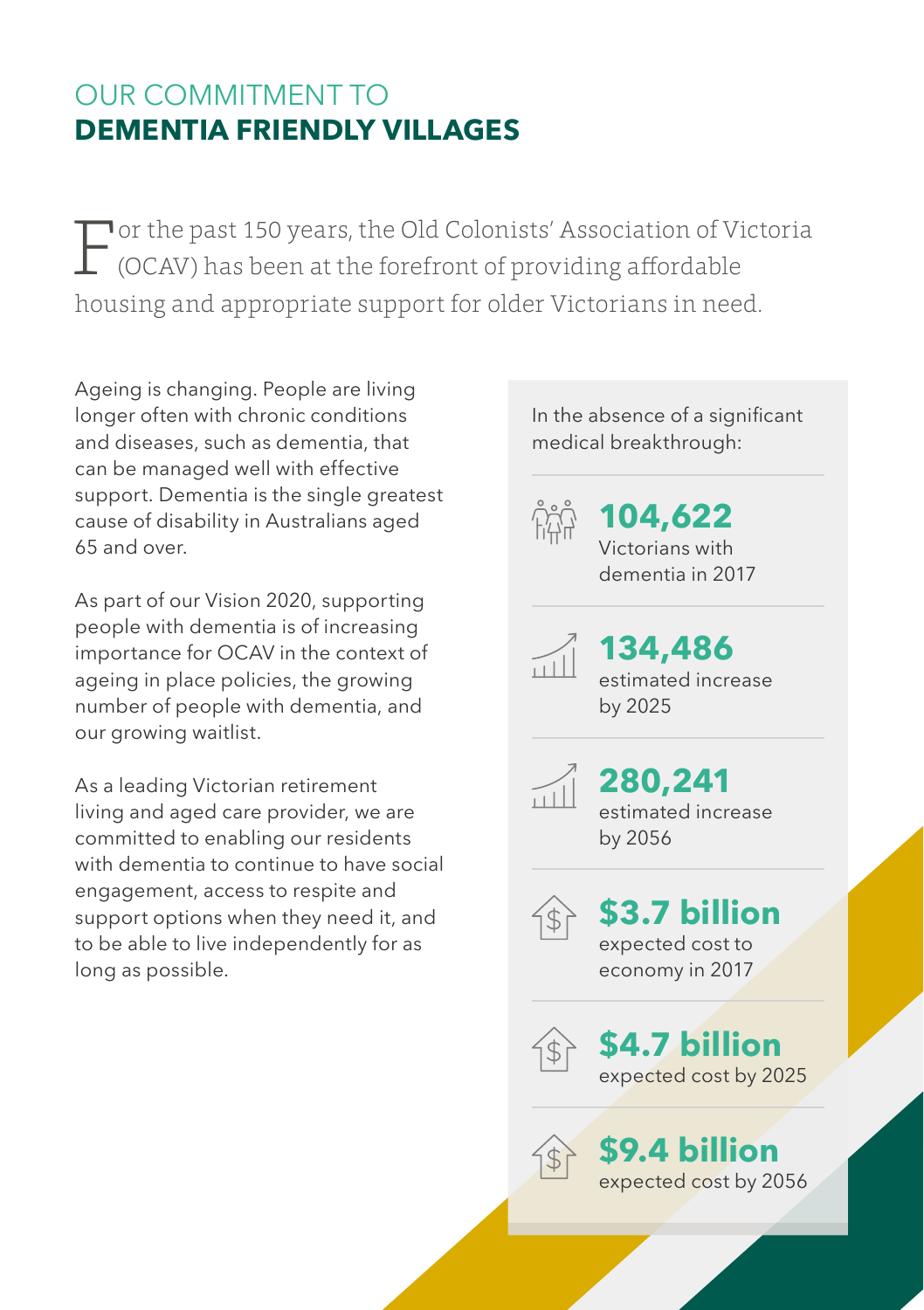#### **OUR SEVEN-POINT PLAN**

OCAV has drawn on the advice and expertise of Alzheimer's Australia (NSW)<sup>1</sup> in the development of its sevenpoint plan to create dementia-friendly villages.

Our overall approach is to provide a caring and understanding environment together with a comprehensive care and education program that allows residents to age in place for as long as they can before transitioning into aged care if required.

The plan comprises:



We will engage regularly with residents, families and powers of attorney to ensure there is awareness and understanding of how we work with a resident who is exhibiting signs of dementia. We will also provide information sessions for residents and families on how to deal with dementia.

## **2 RESIDENT AGREEMENTS AND COMMUNICATIONS**

We will review resident agreements and communications to ensure that existing and new residents are clear on what OCAV will and will not provide in independent and assisted living. This includes managing expectations about the level to which staff are involved in the care of independent residents with early stage dementia.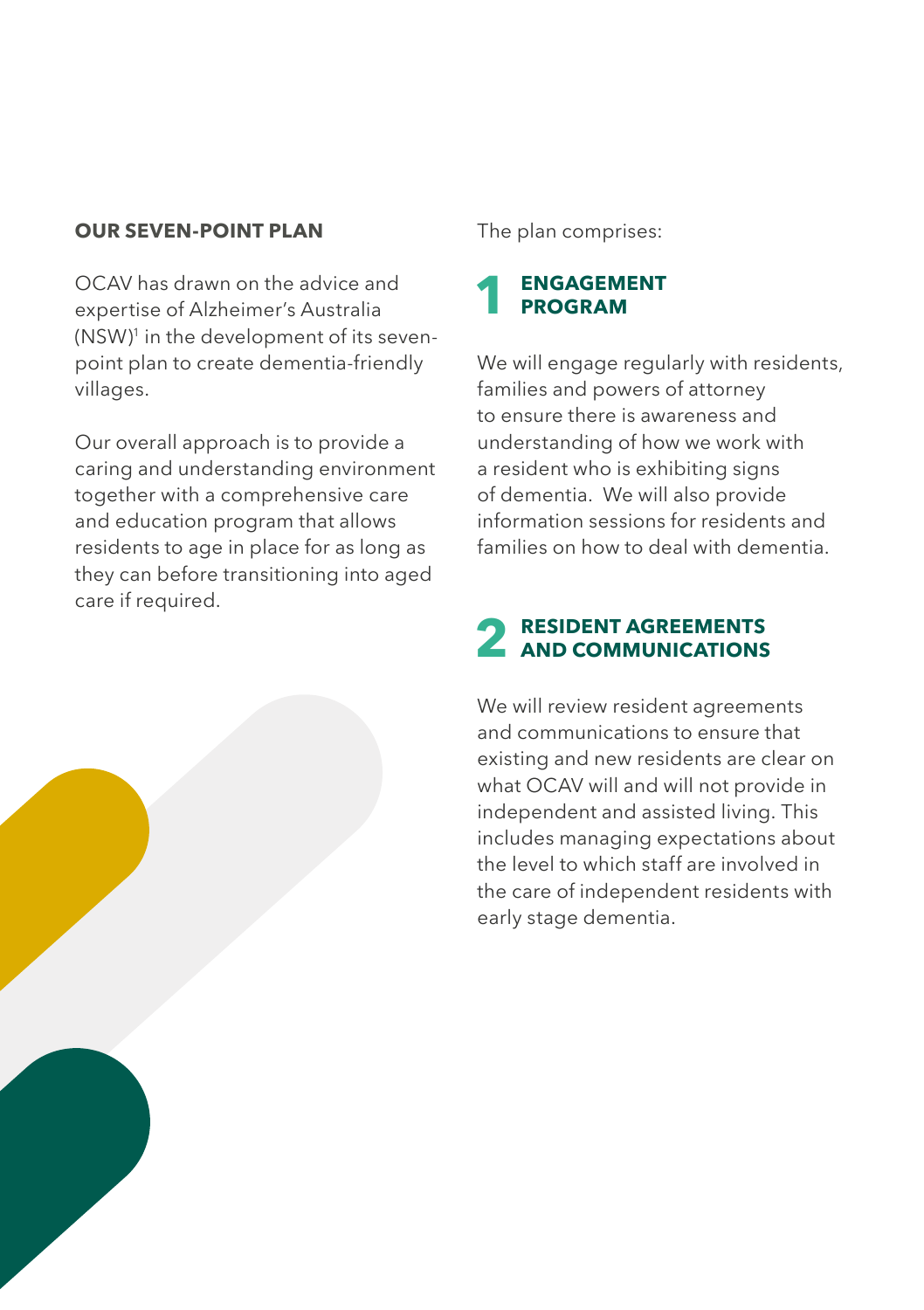## **3 EDUCATION PROGRAM**

All staff and volunteers working with OCAV will take part in a dementia education program. This will include compulsory professional development and formal training sessions run by organisations with specific expertise in dementia.

## **4 INTIMATE KNOWLEDGE ABOUT LOCAL DEMENTIA SERVICES**

All staff will have up to date information about local dementia services and that relevant information is available to residents / families at each village.

### **5 EFFECTIVE MONITORING SYSTEMS FOR RESIDENTS WITH DEMENTIA**

Our aim is for all residents to age in place for as long as possible, including those residents with dementia. We will monitor residents with dementia at regular intervals through both human touchpoints and the use of technology.

### **6 IDENTIFYING AND MANAGING 'AT RISK' DEMENTIA SUFFERERS AND THEIR TRANSITION TO RESIDENTIAL CARE**

Our staff will be trained to identify and manage 'at risk' dementia sufferers. This includes education for staff, residents and families about the early signs of deterioration and when it is appropriate for a person living with dementia to move into aged care.

## **7 DESIGNING DEMENTIA FRIENDLY VILLAGES**

We will update our existing villages and ensure new built internal and external environments incorporate dementiafriendly design principles. This includes simplifying paths, installing appropriate wayfinding signage, accommodation design suited to dementia sufferers, assessing and removing potential trip hazards. We will work to ensure that our villages provide a secure and safe environment for all our residents. We do not support gated communities.

<sup>1</sup> Dementia Retirement Villages Discussion Paper (August, 2015) and Dementia Guide for the Australian Retirement Village Industry.